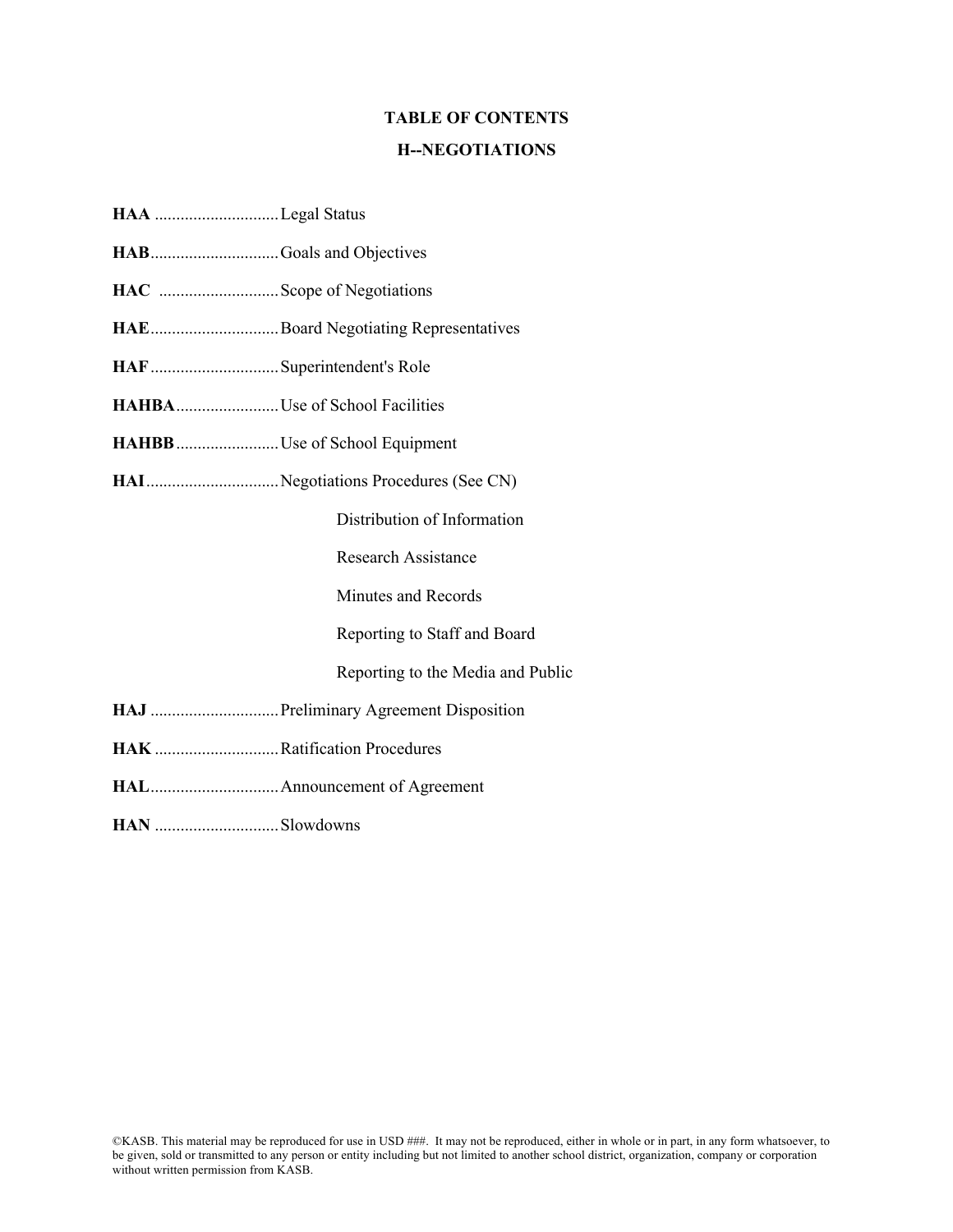# HAA Legal Status

 $\lesssim$ 

The board shall negotiate with its professional employees as provided by law.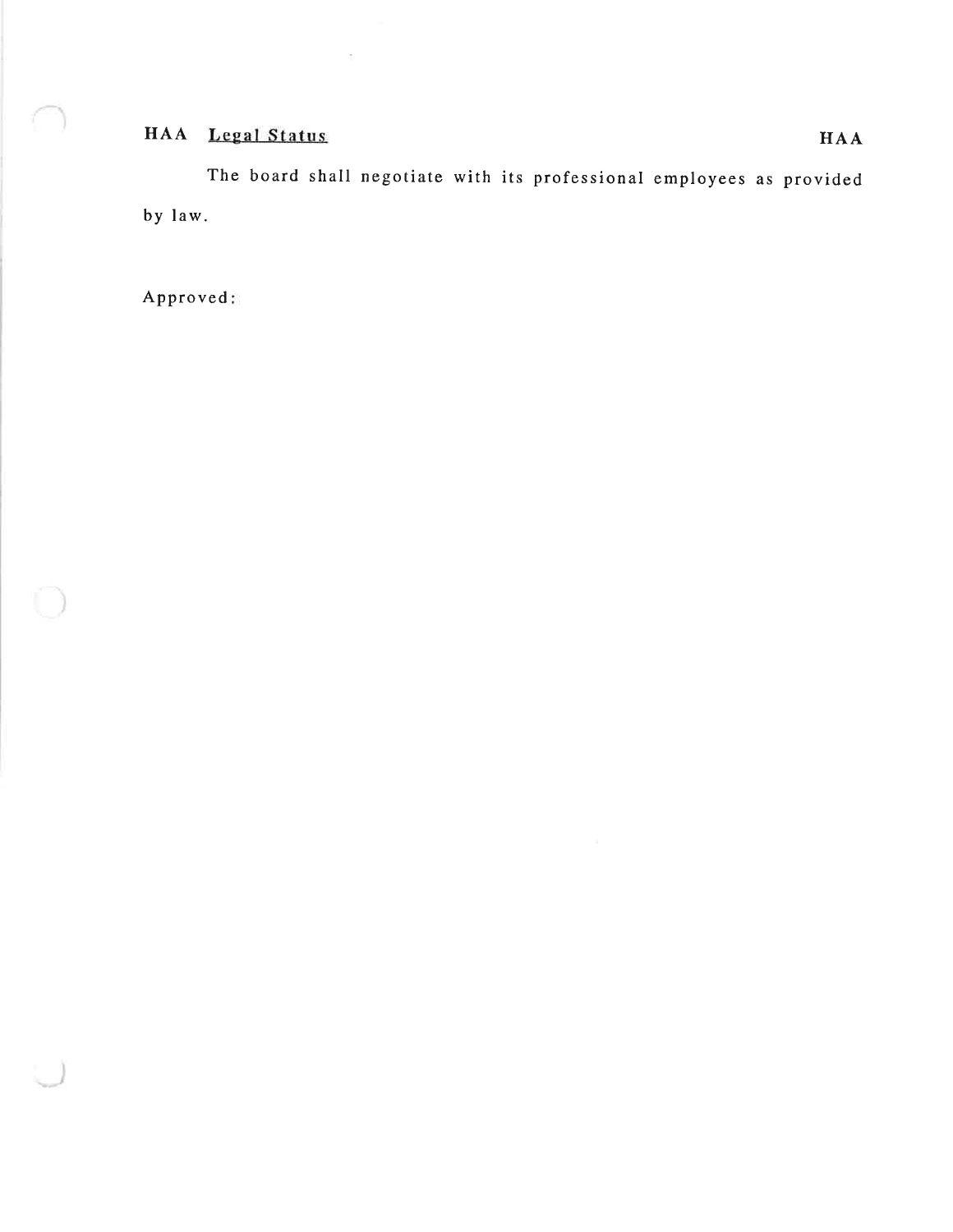# HAB Goals and Objectives

Professional negotiations are for the purpose of determining the terms and conditions of employment as defined by law.

Approved:

# HAC Scope of Negotiations (See HAI)

Negotiations shall cover only topics that are mandatorily negotiable under current law. The board reserves the right to negotiate any topic the board deems in the best interest of the district.

Approved: August 9, 2004

HAC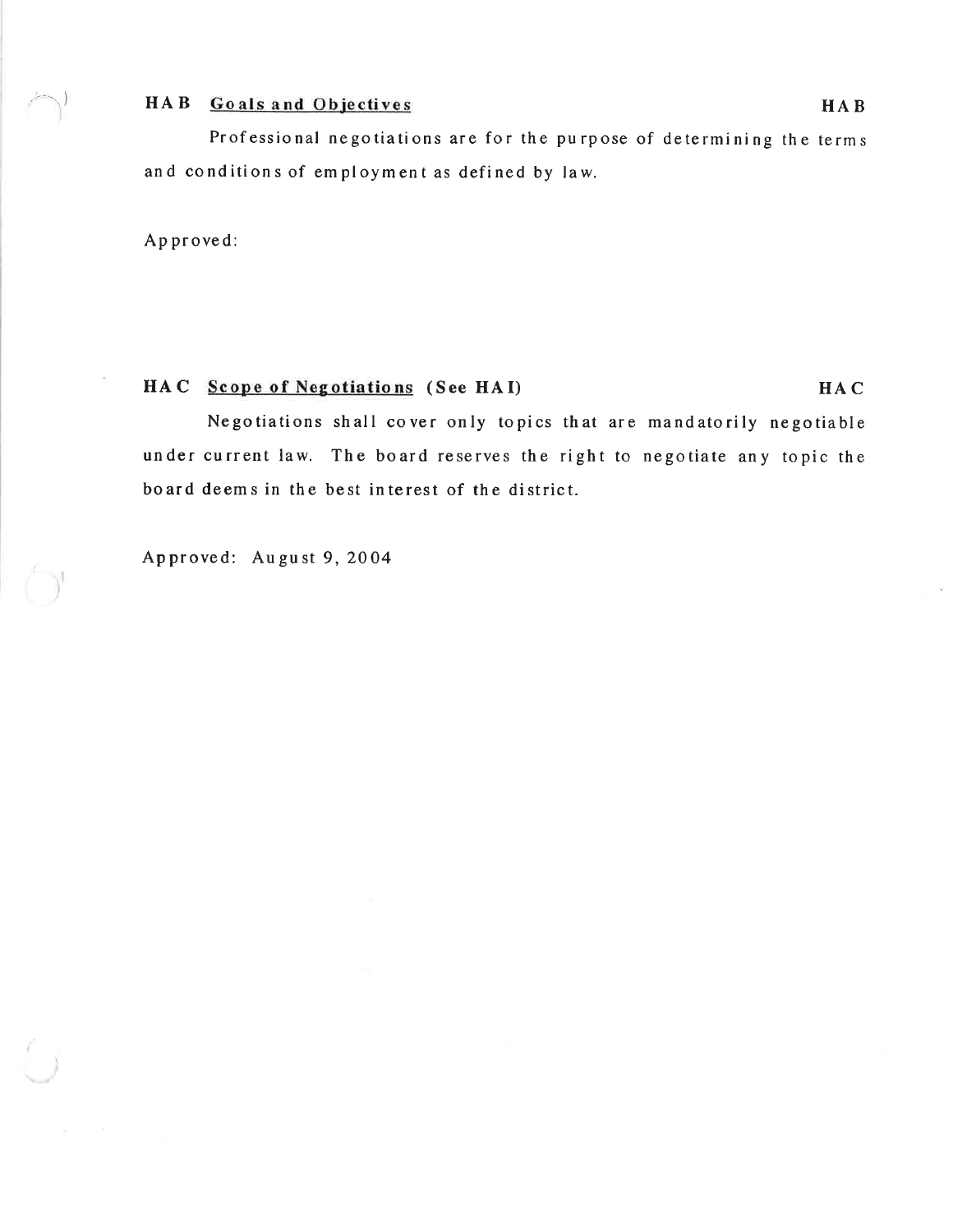#### **HAE Board Negotiating Representatives HAE**

The board shall select as its representative(s) those person(s) the board feels will best represent the interests of the district.

Each year the board shall designate its representative(s) for the purpose of negotiating during the current school year. The superintendent and the board president shall make recommendations to the board regarding who shall be the chief negotiator for the board and other members of the negotiating team.

Approved: 04-12-2021

KASB Recommendation – 4/07; 6/20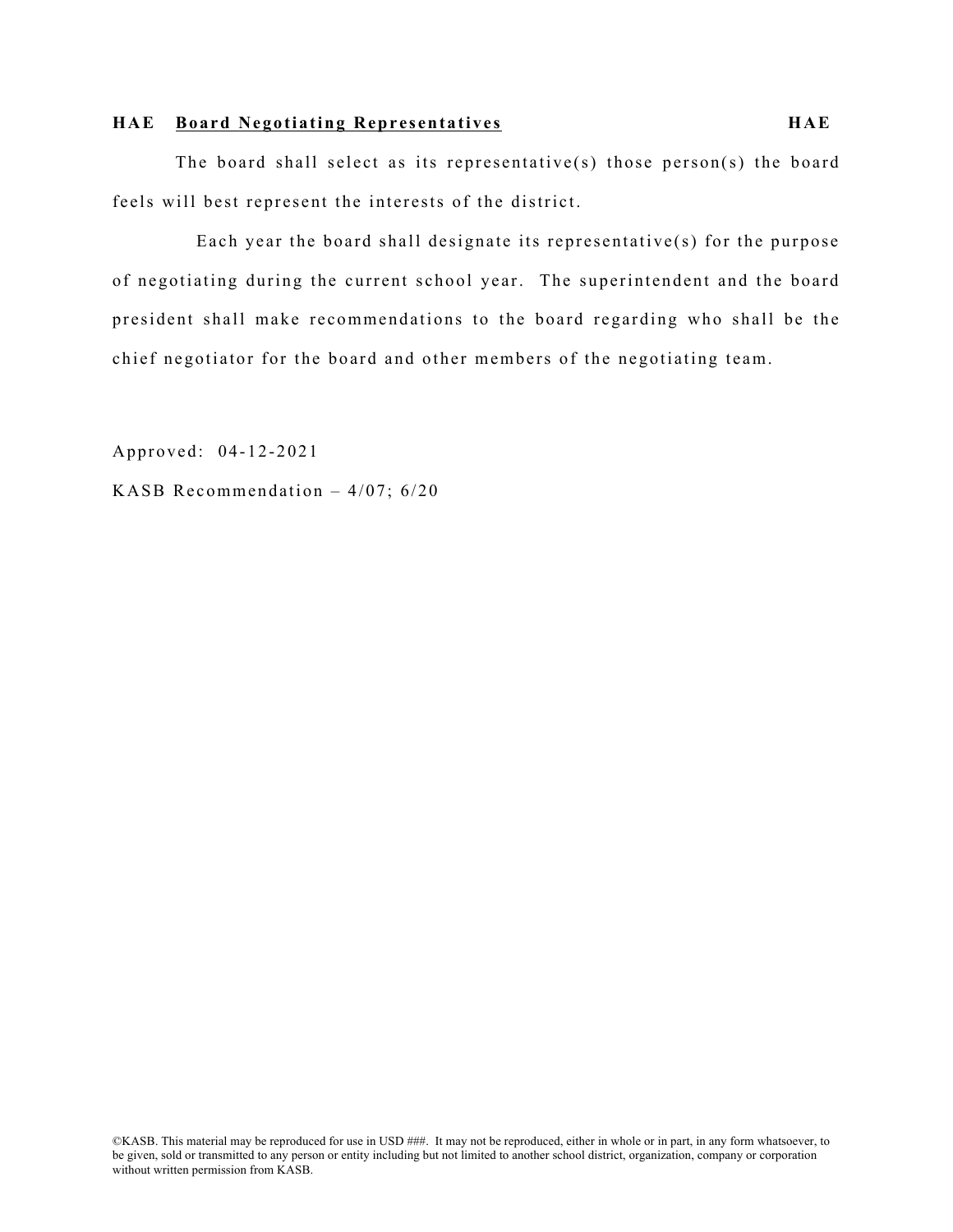#### **HAHBA Use of School Facilities**

School facilities shall be made available for negotiating sessions.

Approved:

## HAHBA-R Use of School Facilities

### HAHBA-R

School facilities for negotiating sessions shall be made available without cost to the teachers' organization. If the representatives of the teachers wish to negotiate in facilities not furnished by the board, none of the costs of any other facilities shall be paid for by the board.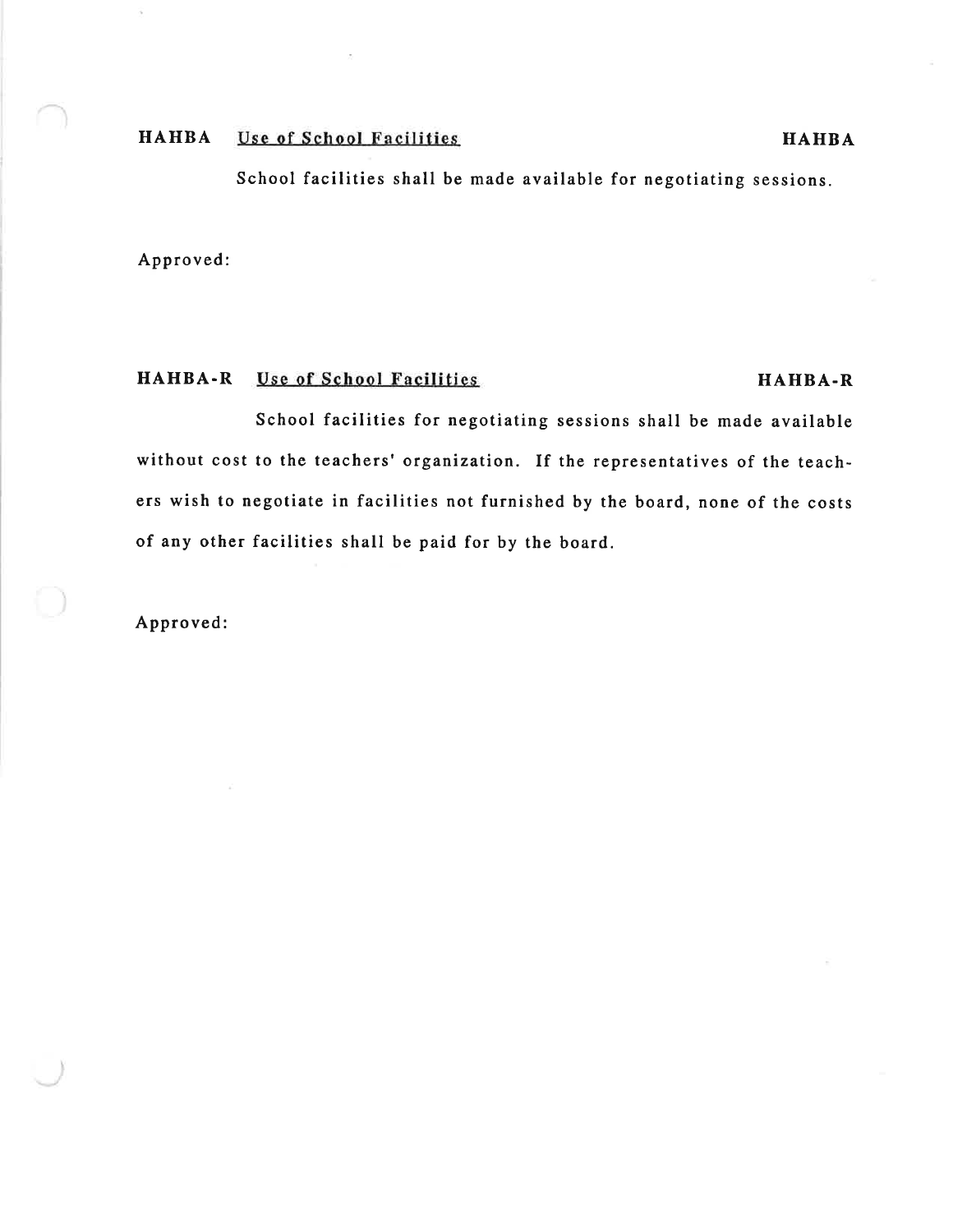#### **HAHBB** Use of School Equipment

 $\sim$ 

The board may make school equipment available for negotiating sessions.

Approved:

 $\bar{\gamma}$ 

# **HAHBB**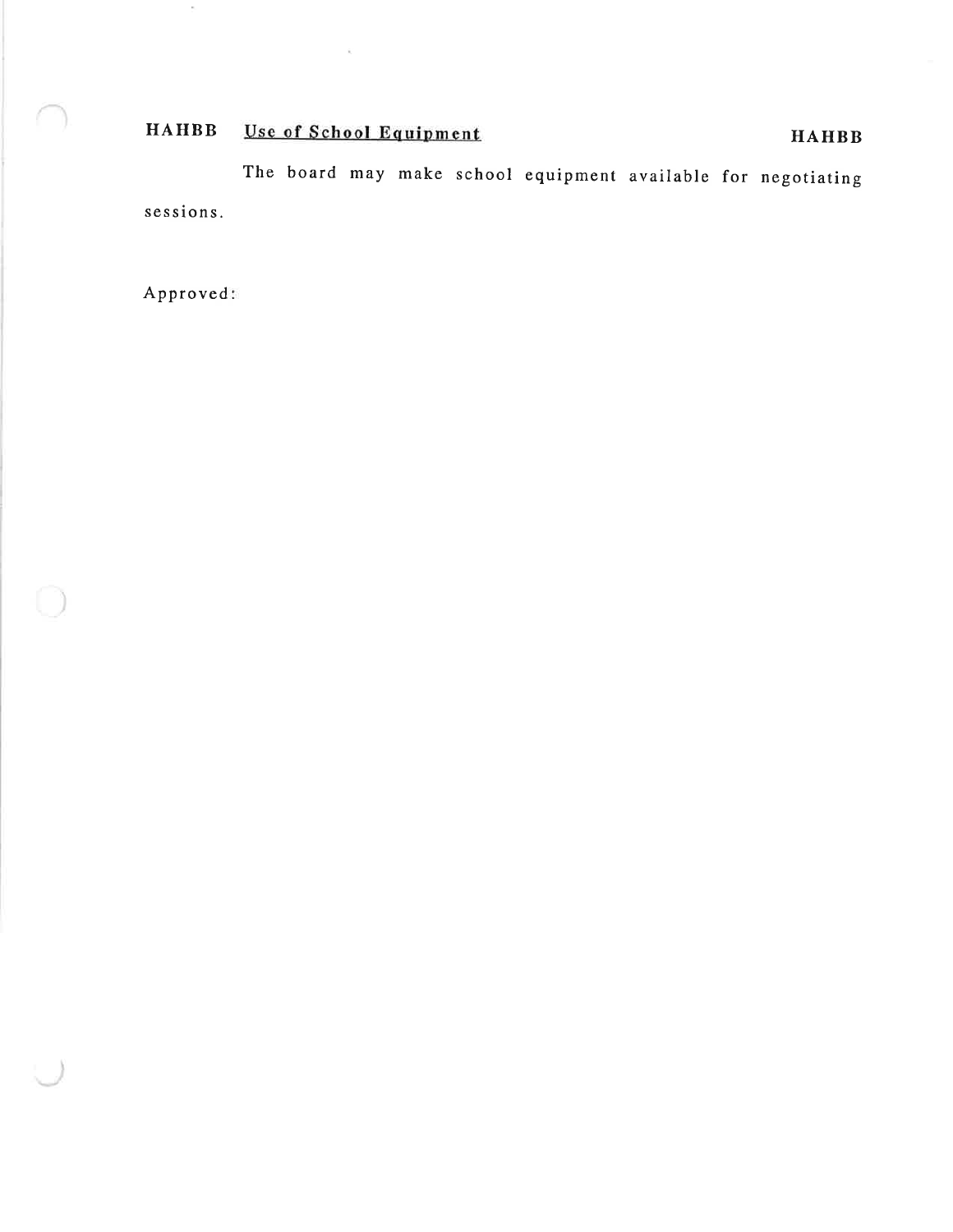#### HAI **Negotiations Procedures**

The time, place, duration, notification, agenda and rules of order shall be as agreed by the board team and teachers' team.

#### Distribution of Information

Board distribution of information concerning negotiating sessions shall be discretionary with the board.

### Research Assistance

Upon request, the board shall furnish to the association any information which is public record. The board may agree to furnish other information in a form determined by the board.

### Minutes and Records

The board's team shall keep reasonably detailed minutes and records of all negotiating sessions.

#### Reporting to Staff and Board

The board's team shall keep the board fully advised at all times as to the status of negotiations. The board shall report to the staff such information as the board deems advisable.

#### Reporting to the Media and Public

The board reserves the right to release to the media and public information regarding negotiations.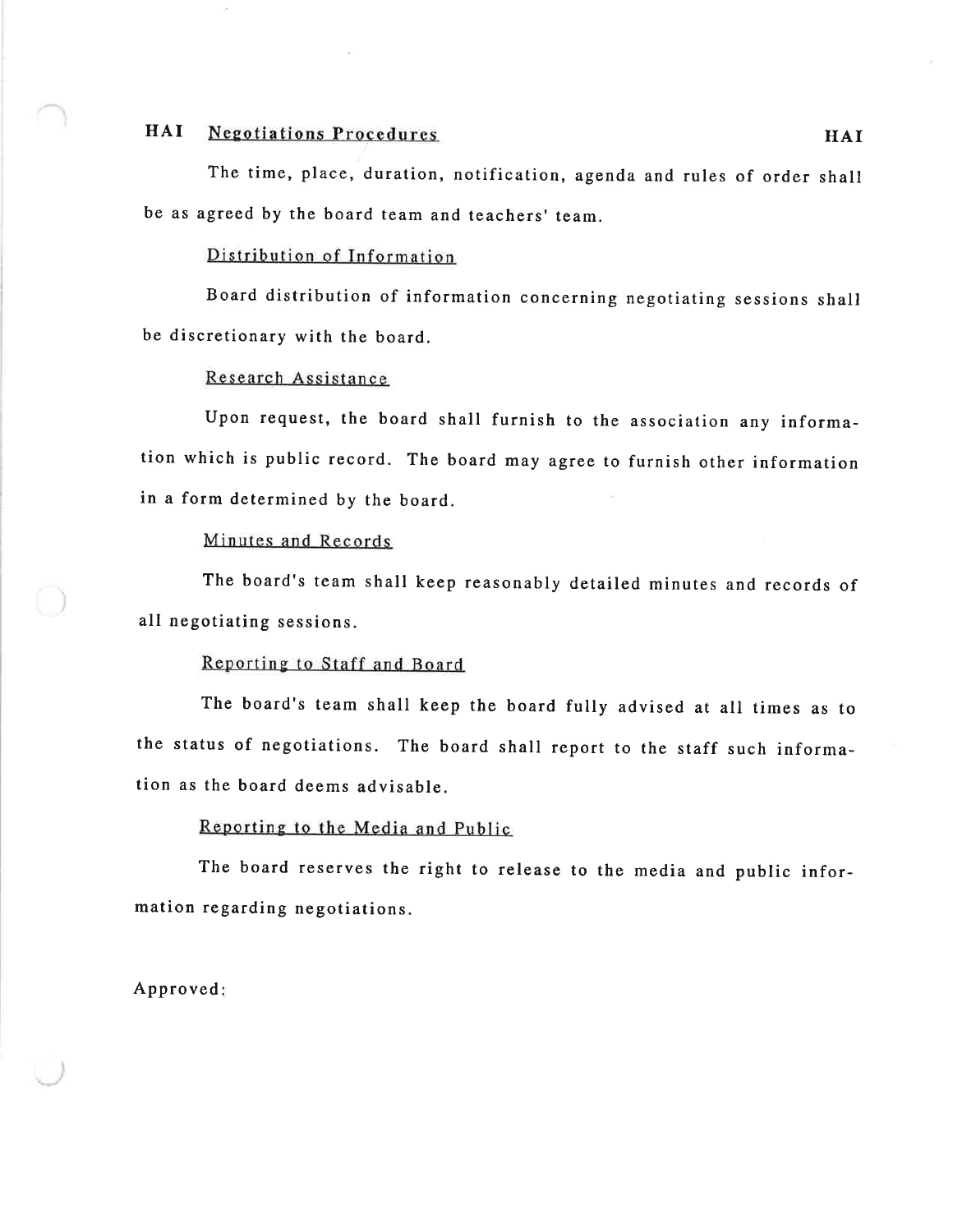#### HAI-R **Negotiations Procedures**

#### Minutes and Records

One member of the board's team shall be designated to keep reasonably detailed minutes and records of all negotiating sessions. Following each session, a person shall transcribe the minutes and notes and distribute the minutes to the hoard.

#### Reporting to the Staff and Board

The board shall, through the superintendent, be fully advised as to the status of the negotiating sessions. The board shall be furnished copies of the minutes and records of each session. The board shall, through the superintendent, report to the staff information as the board deems advisable.

### Reporting to the Media and Public

Before any school board news release or statement on negotiations to the press and public is made, the release shall be prepared by the chief negotiator and the superintendent and approved by the president of the board. If the president of the board is unavailable, the vice-president of the board shall make the determination, and if he is also unavailable, the superintendent shall make the determination. No other person is authorized to release to the public or press, on behalf of the board, any information in regard to negotiations.

#### Research Assistance

Information not currently available in the form requested by the association, at the discretion of the board, may be supplied if the association reimburses the board for any additional expenses. (See CN)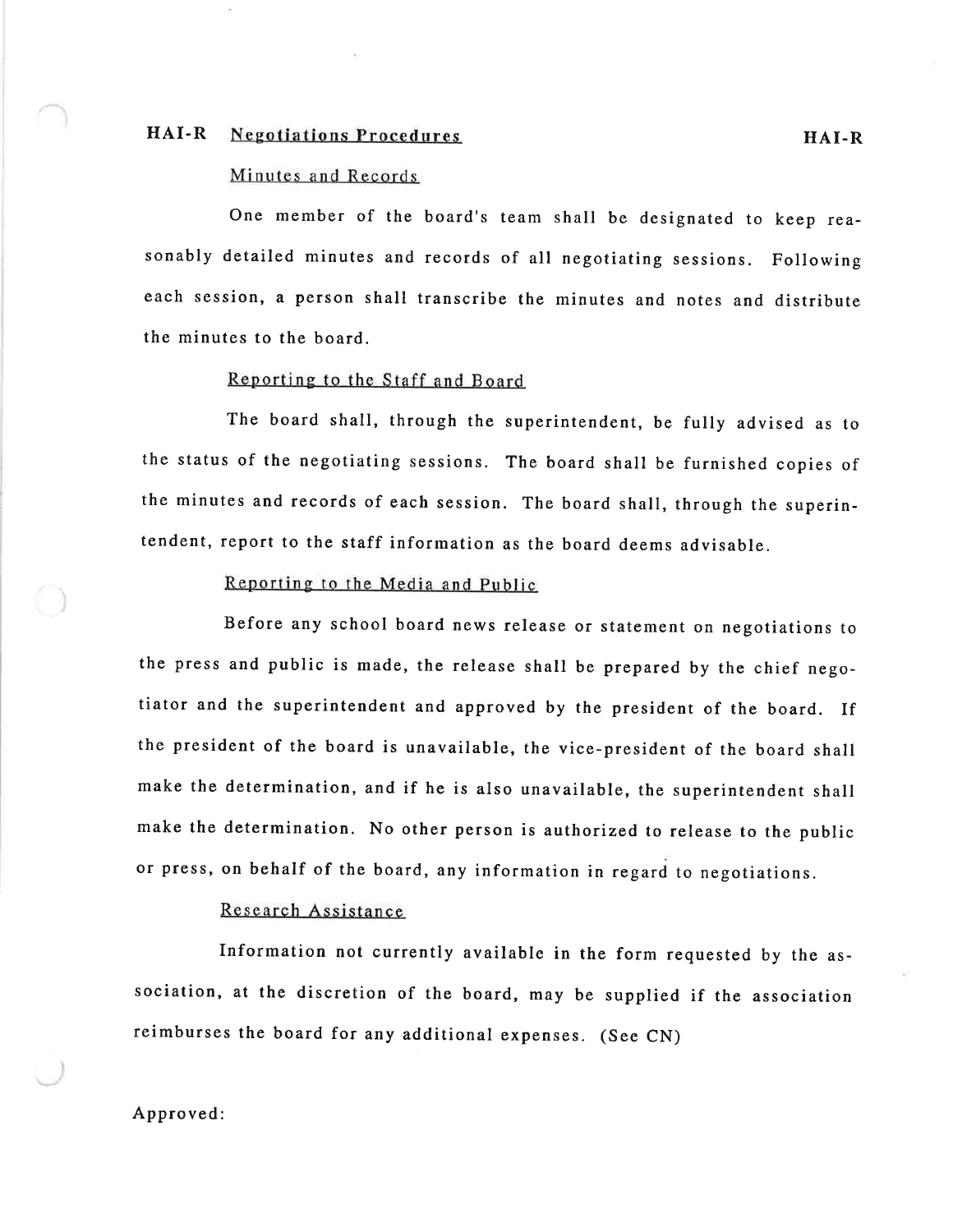# HAJ Preliminary Agreement Disposition

 $\overline{\mathbf{E}}$ 

All tentative agreements shall be reported to the board.

×,

Approved:

 $\hat{\mathbf{e}}_i$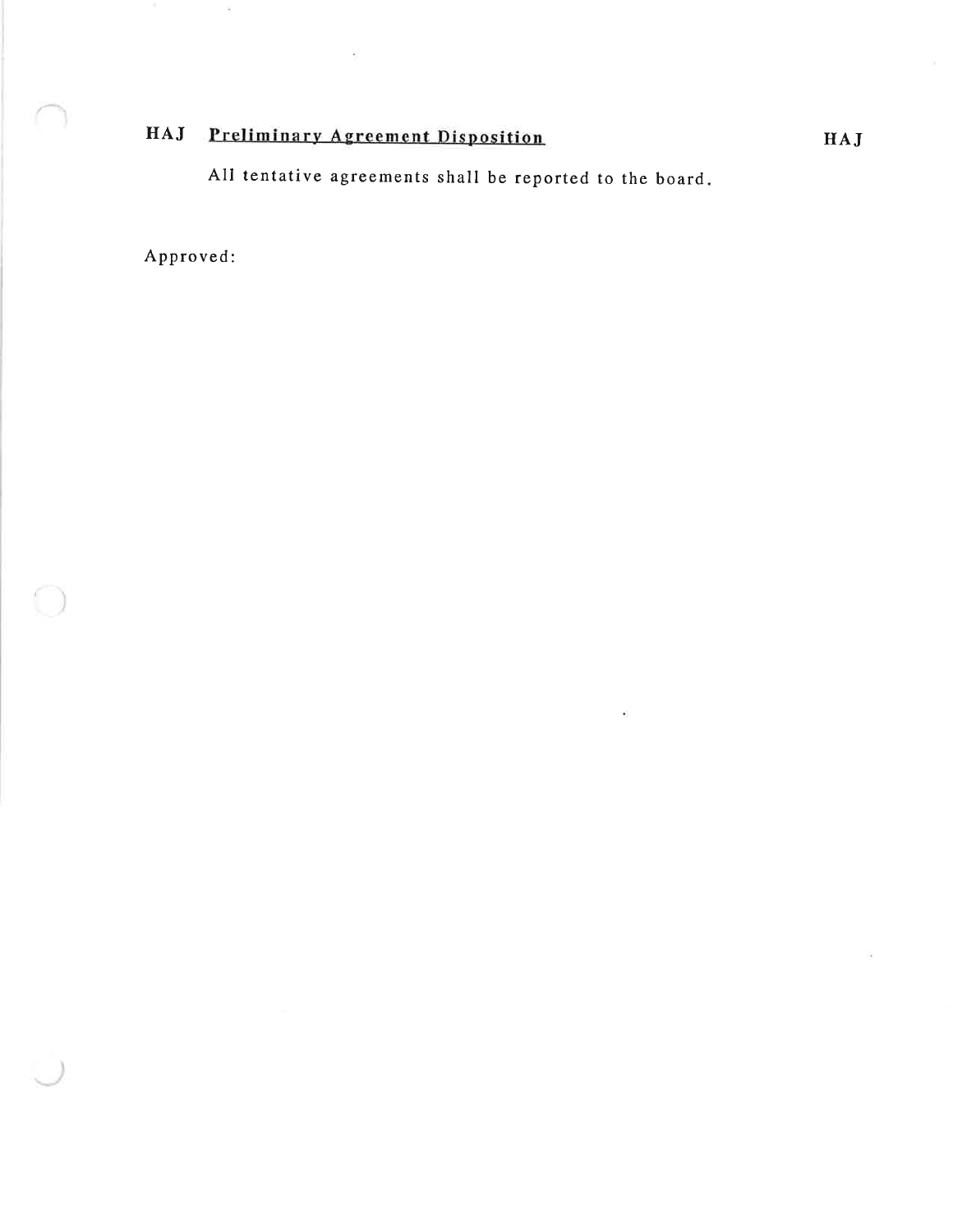### **HAK** Ratification Procedures

The board will not engage in piecemeal ratification of agreements. The board will not take action on the total "package of agreements" until after the teachers' association has acted upon the same package of agreements. If after the completion of impasse procedures, the board and teachers' association have not reached agreement, the board shall take action to conclude the matter as provided by law.

Approved:

# HAK-R Ratification Procedures

HAK-R

All tentative or preliminary agreements shall be placed in one package and presented to the board for its consideration.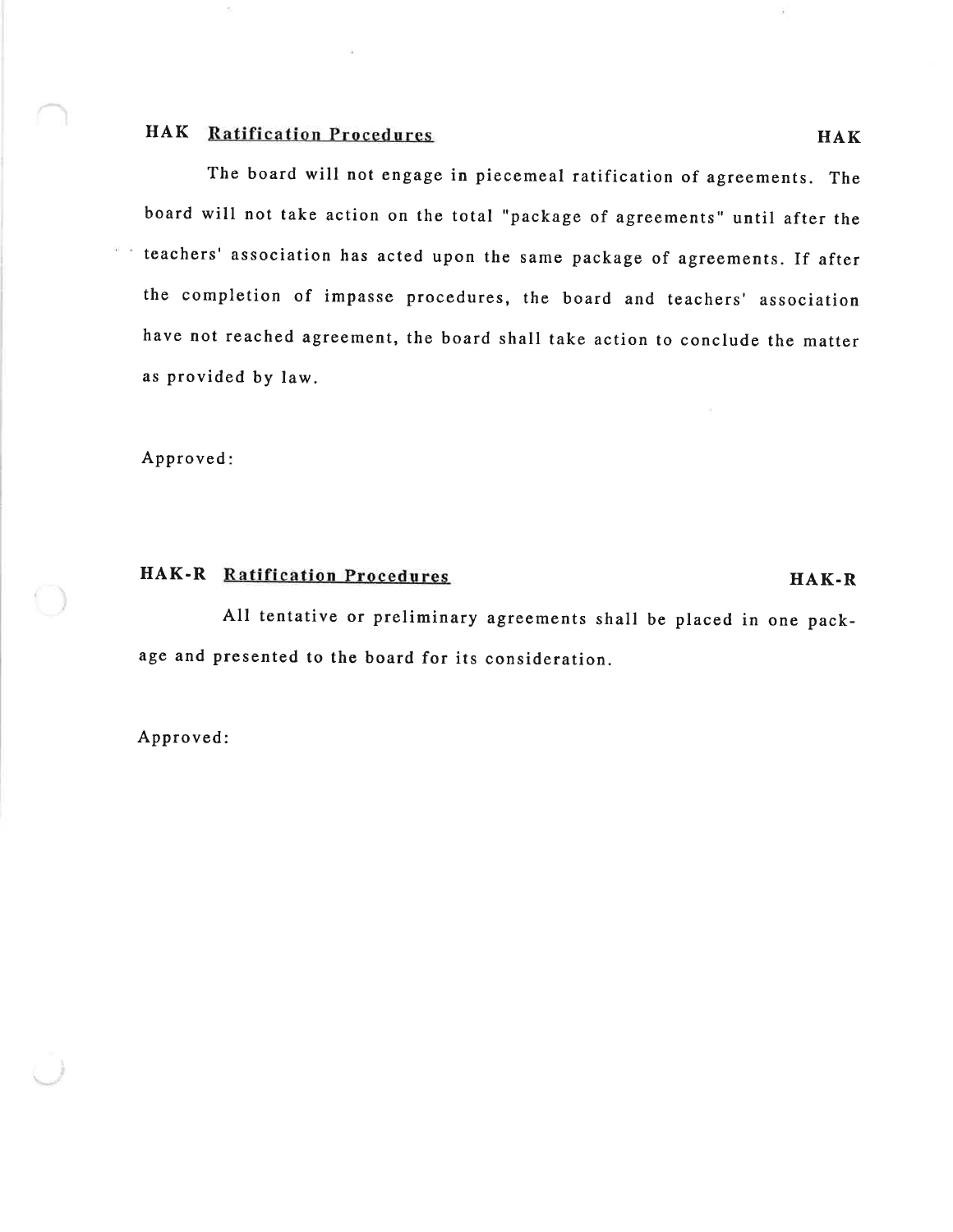# HAL Announcement of Agreement

 $\mathcal{G}^{\mathcal{G}}$ 

95

The board may announce its ratification of the agreement.

Approved:

 $\frac{1}{2}$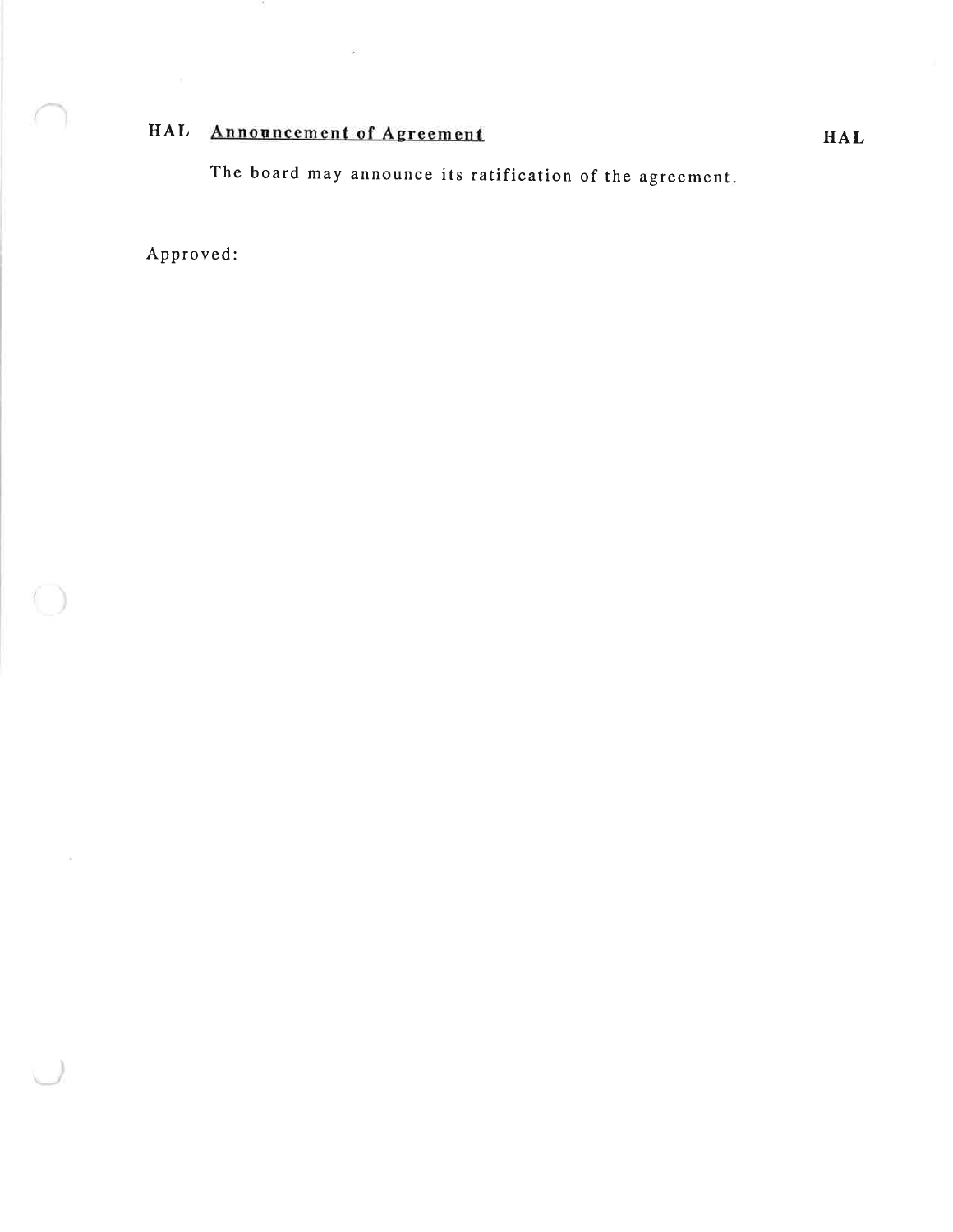# HAN Slowdowns

The board opposes work slowdowns by its teachers.

 $\sim$ 

Approved:

# HAN-R Slowdowns

If any district teachers engage in a practice commonly known as a "slowdown," the board shall immediately direct the superintendent and other administrators to investigate the situation and report back to the board instances in which a teacher is not performing in accordance with the terms of the contract. The board shall take whatever action may be deemed appropriate, including termination of the teacher.

Approved:

 $HAN-R$